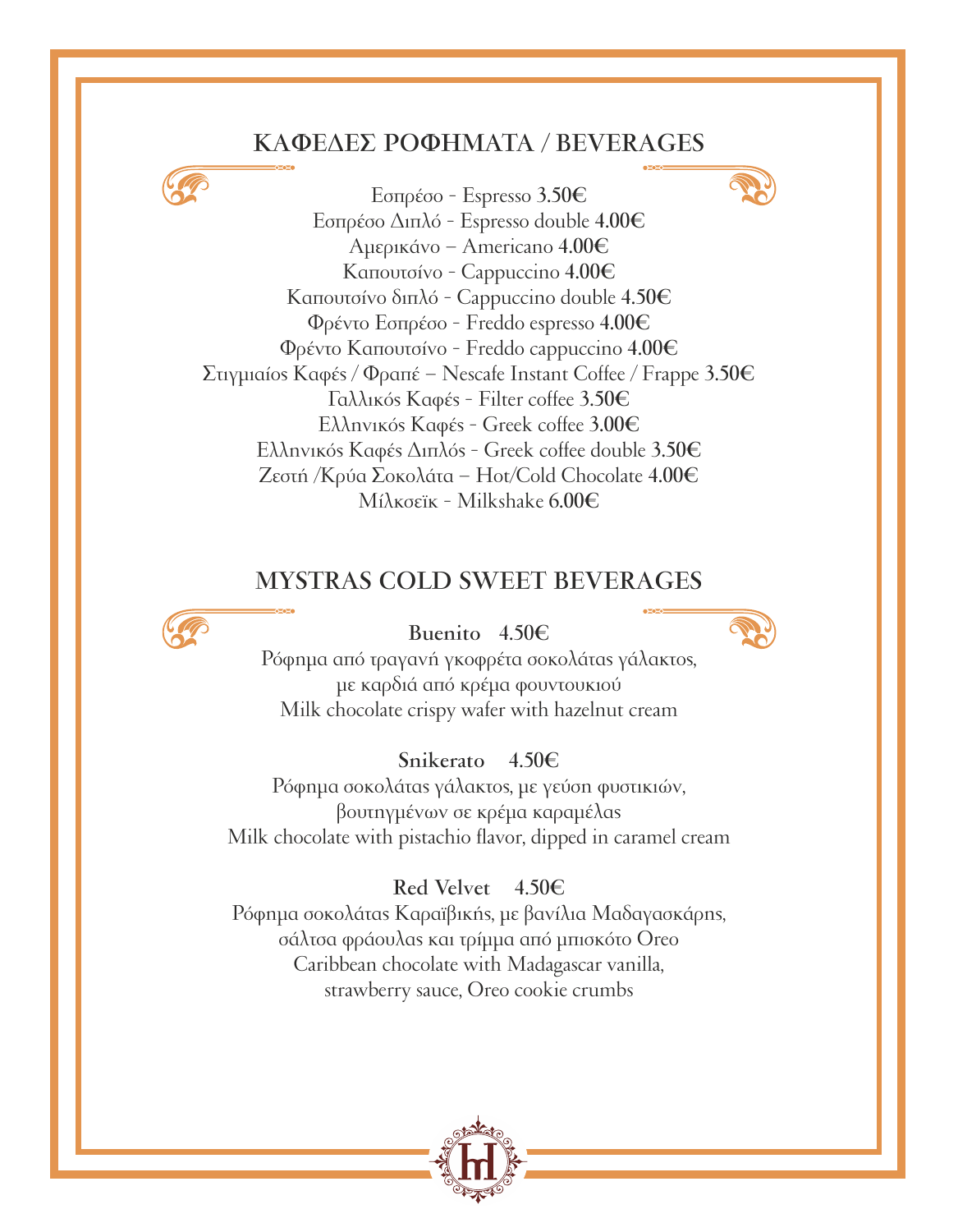# **MYSTRAS ENERGY SMOOTHIES**



#### **Strawberry smoothie 6.00€**



Γάλα αµυγδάλου, φράουλα, νιφάδες βρώµης, µπανάνα, σπόροι Τσία Almond milk, strawberry, dry oats, banana, chia seeds **Berries smoothie 6.00€**

Διάφορα µούρα, γάλα αµυγδάλου, γιαούρτι, µέλι, λιναρόσπορος Mix Berries, almond milk, honey, yogurt, linseed **Cocoa smoothie 6.00€**

Γάλα αµυγδάλου, κακάο, νιφάδες βρώµης, φυστικοβούτυρο, µπανάνα, µέλι Almond milk, cocoa, dry oats, peanut butter, banana, honey

# **JUICES / ΧΥΜΟΙ**



**Φυσικός Πορτοκάλι / Fresh Orange Juice 4.50€ Φυσικός Ανάµεικτος / Fresh Mixed Juice 5.50€ Χυµοί Φρούτων Λακωνία 3.50€**



Επιλογή Πορτοκάλι, Λεµόνι, Ροδάκινο, Μπανάνα, Βύσσινο, Ανανά, Ανάµεικτος **Fruit Juice Lakonia 3.50€**

Your choice of Orange, Lemon, Peach, Banana, Sour cherry, Pineapple, Mixed

# **ΑΝΑΨΥΚΤΙΚΑ / SOFT DRINKS**



Coca cola, Coca cola zero, Sprite, Fanta, Soda, Tonic **4.00€** Red Bull **5.00€** Powerade **4.50€**



Μεταλλικό Νερό 0.5ml – Mineral Water 0.5ml **0.50€** Μεταλλικό Νερό 1L - Mineral Water 1L **2.00€** Σουρωτή Ανθρακούχο Νερό 250ml - Souroti Sparkling Water 250ml **3.00€** Ανθρακούχο Νερό 1L - Sparkling Water 1L **4.50€** Παγωµένο Τσάι - Iced tea **4.00€** Γεύσεις: Λεµόνι, Ροδάκινο / Flavors : Lemon, Peach Three Cents **5.00€** Pink Grapefruit / Ginger beer B – Fresh **5.00€** Επιλογή από: Λεµονάδα µε πιπερόριζα, Λεµονάδα µε µαστίχα Χίου, Βυσσινάδα µε αγαύη, Ροζ γκρέιπφρουτ, Ρόδι µε πράσινο τσάι, Μήλο µε περγαµόντο Your choice of: Lemonade with ginger, Lemonade with Chios mastic, Sour cherry with agave syrup, pink grapefruit, Pomegranate with green tea, Apple with bergamot

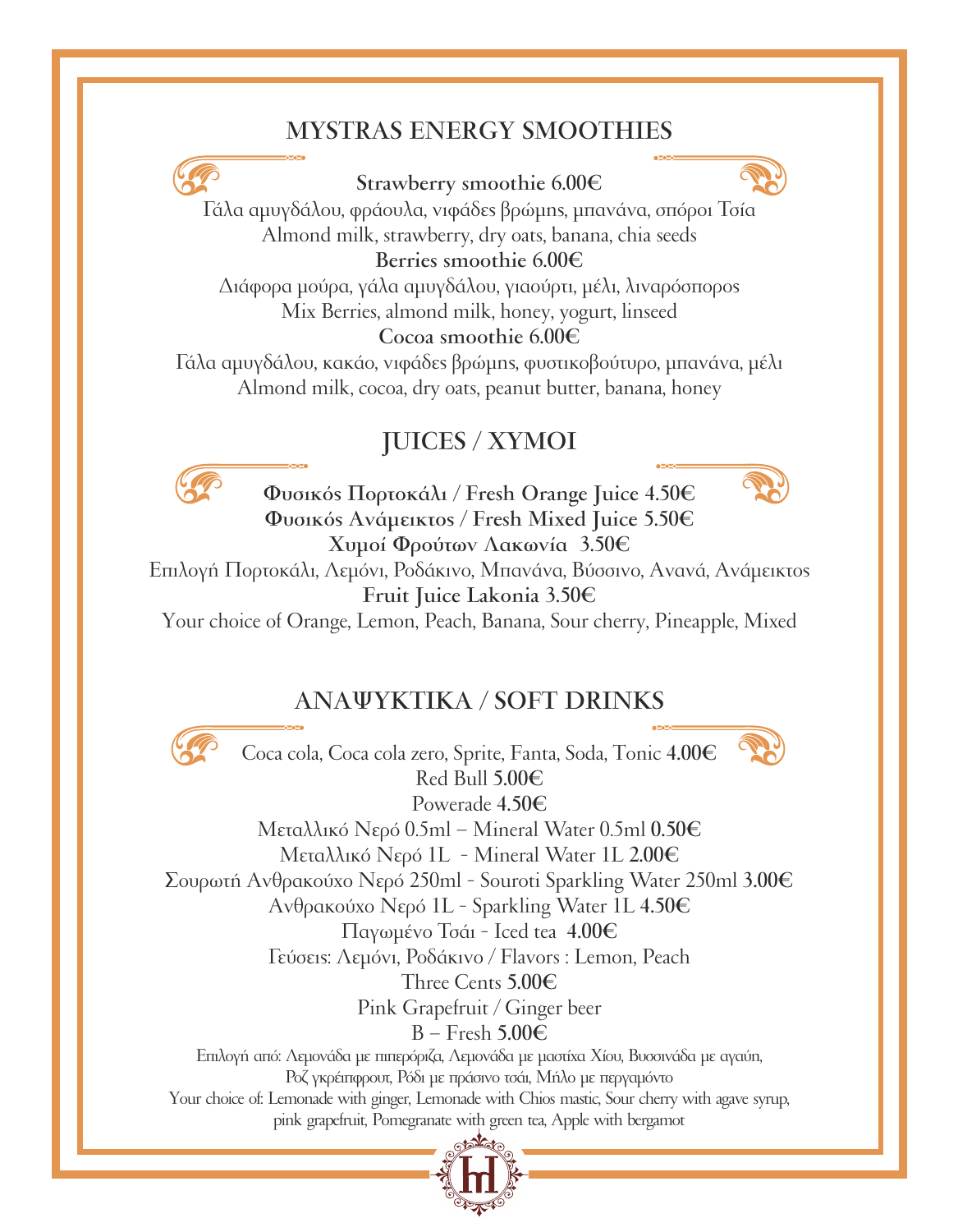

# **ΜΠΥΡΕΣ / BEERS**

Alfa 500ml **5.00€** Mamos 500ml **5.00€** Heineken 500ml **5.00€** Kaiser 500ml **5.00€** Fisher 500ml **5.00€** FIX 0% 500ml **5.00€** Sparta Lager 330ml **6.00€** Corona 330ml **6.00€** Bud 330ml **6.00€** Mc Farland 330ml **6.00€**

# **ΟΥΖΟ / OUZO**



Πλωµαρίου - Plomariou 50ml/200ml **3.50€ / 11.00€** Μίνι Μυτιλήνης - Mini 50ml/200ml **3.50€ / 9.00€** Βαρβαγιάννη Μπλε/ Πράσινο -Varvagianni Green - Blue 200ml **12.00€**

# **ΤΣΙΠΟΥΡΟ / TSIPOURO**



1 Ακόµα - 1 Akoma 50ml/200ml **4.00€ / 11.00€** Κατσάρου Τυρνάβου - Katsarou 50ml/200ml **4.50€ / 12.00€** Δεκαράκι - Dekaraki 50ml/200ml **3.50€ / 10.00€** Τσιλιλή - Tsilili 50ml/200ml **3.50€ / 11.00€**



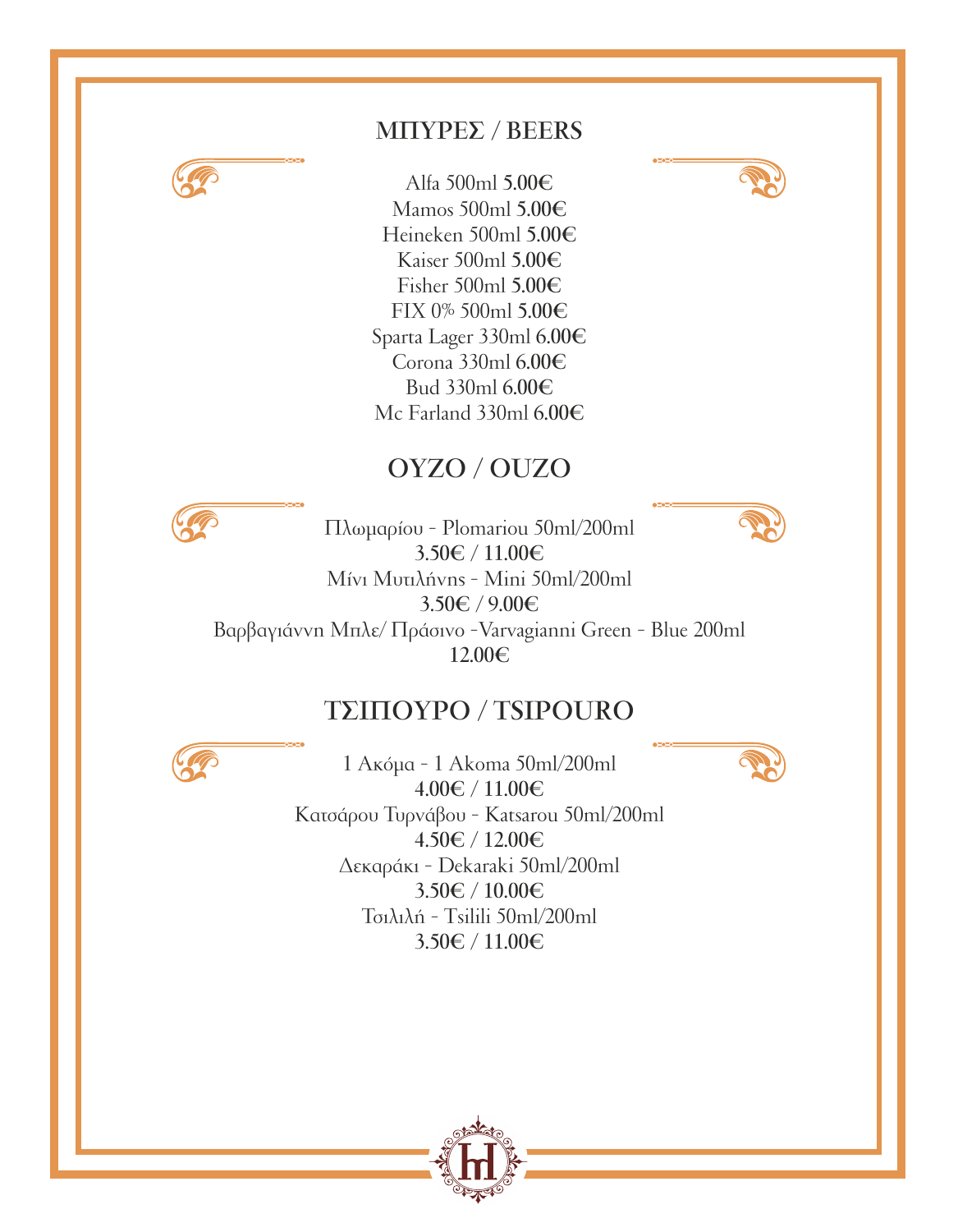

# ΟΙΝΟΠΝΕΥΜΑΤΩΔΗ

#### **WHISKY BLENDED**

Johnnie Walker Red Label **8.00€** Johnnie Walker Red Label Blender's Batch **10.00€** Johnnie Walker Black Label **11.00€** Johnnie Walker Double Black Label **14.00€** Johnnie Walker Green Label **16.00€** Johnnie Walker Gold Label **18.00€** Johnnie Walker 18 y.o **20.00€** Johnnie Walker Platinum Label **24.00€** Johnnie Walker Blue Label **42.00€** Grant's **7.00€** J&B **7.00€** Dewar's **8.0€** Haig **8.00€** Famous Grouse **8.00€** Jameson **8.00€** Cutty Sark **8.00€** Chivas 12 y.o **12.00€** Chivas 18 y.o **24.00€** Teacher's **8.00€** White Horse **7.00€** Canadian Club **7.00€** Dimple Golden Selection 15 y.o **12.00€**

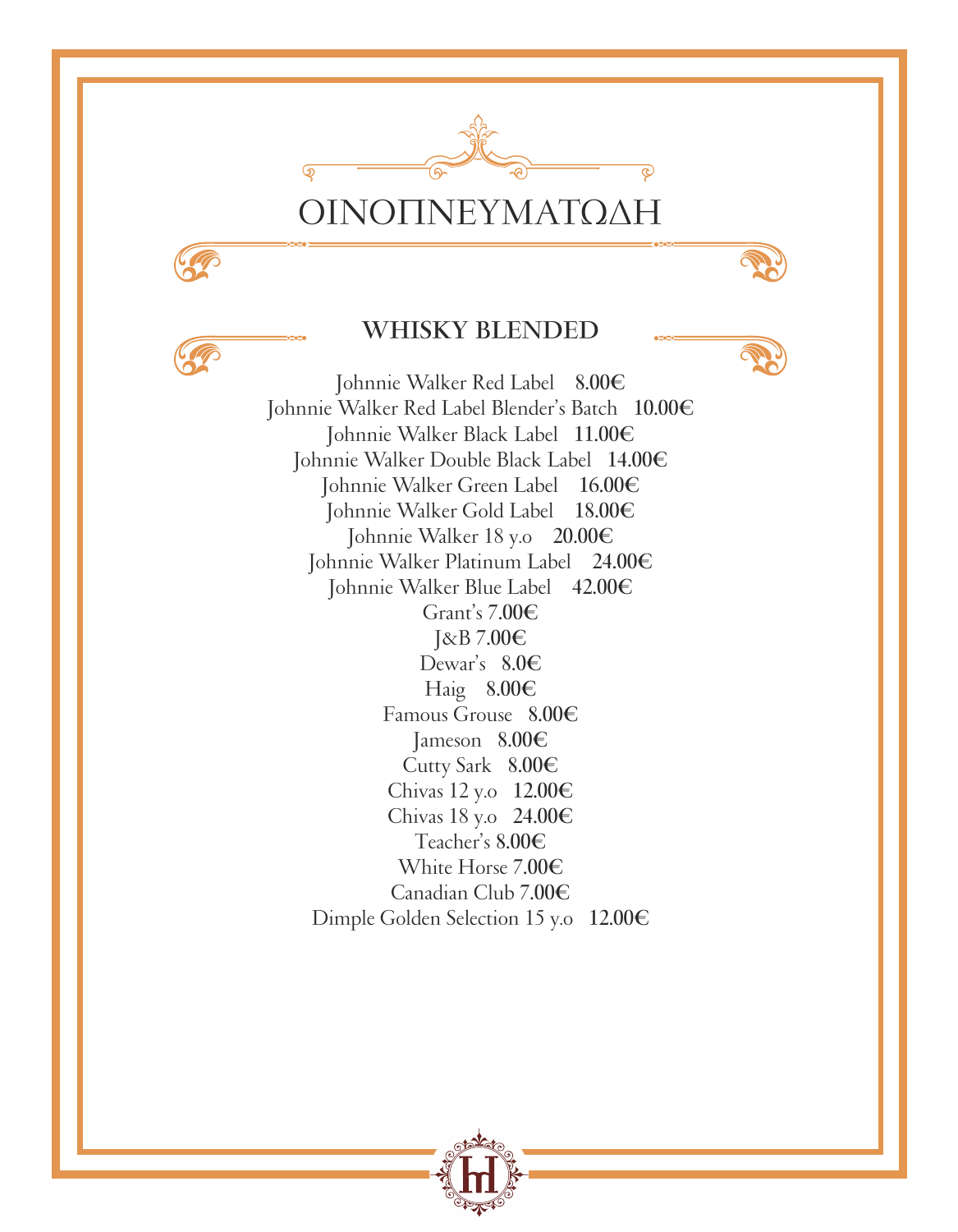

# **WHISKY MALT**

Cardhu 12 y.o **12.00€** Cardhu 18 y.o **24.00€** Talisker Skye 12 y.o **14.00€** Macallan 12 y.o **24.00€** Glenfiddich 12 y.o **12.00€** Glenfiddich 15 y.o **16.00€** Glenfiddich Reserve Cherry Casks **20.00€** Glenfiddich 18 y.o **24.00€** Isle of Jura 10 y.o **16.00€** Dalwhinnie 15 y.o **16.00€** The Glenlivet 15 y.o **18.00€** Lagavulin 16 y.o **20.00€** Nikka Japanese coffee malt **20.00€**

#### **WHISKY BOURBON**



Jack Daniels **9.00€** Jack Daniels Gentleman's Whiskey **10.00€** Jim Beam **8.00€** Four Roses **8.00€** Makers Marc **12.00€**

#### **VODKA**



Absolut **8.00€** Stolichnaya **8.00€** Smirnoff North **7.00€** Ursus Roter **7.00€** Stolichnaya Elit **17.00€** Grey goose **14.00€** Belvedere **14.00€** Ciroc **12.00€**

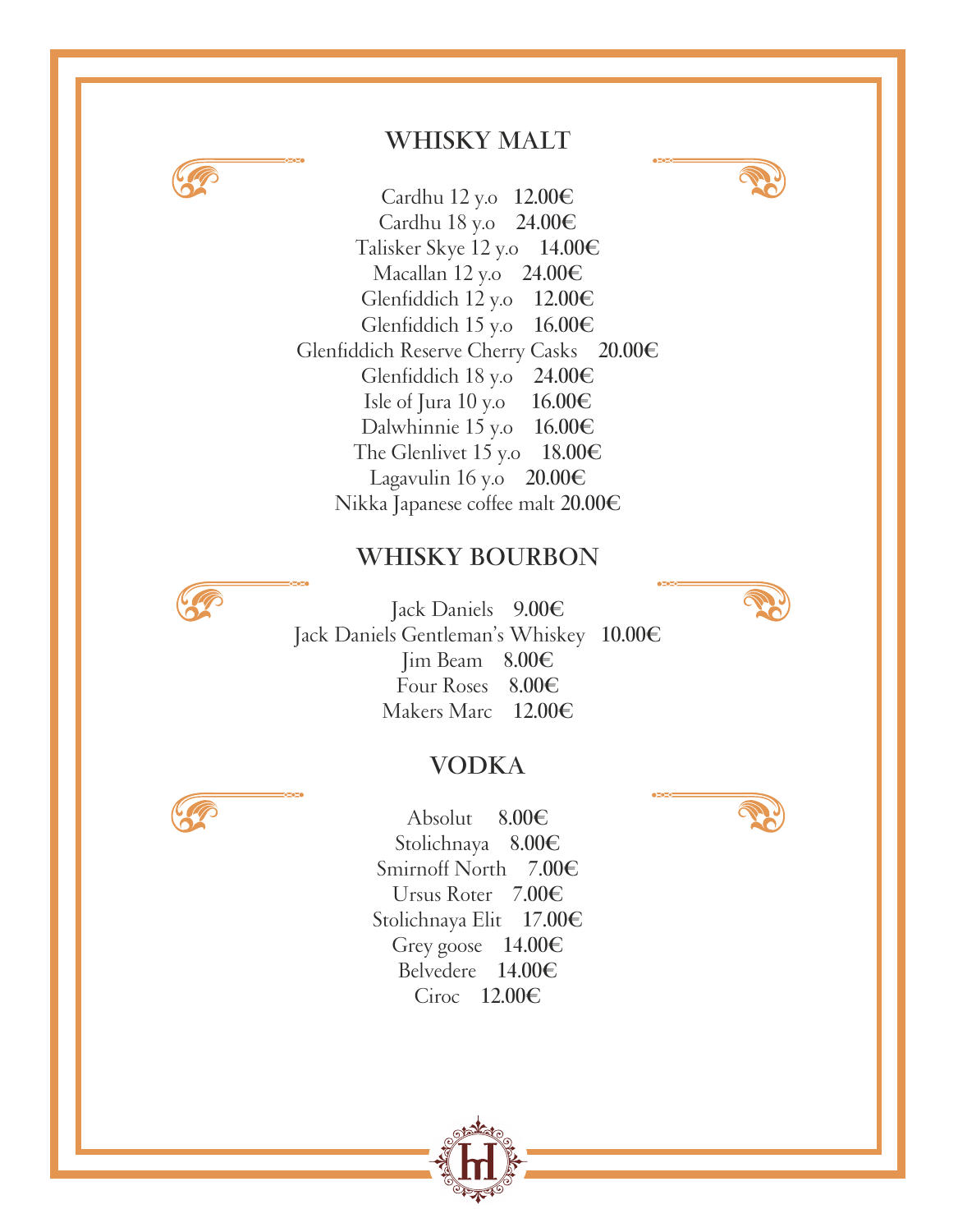

# **GIN**

Gordon's **8.00€** Bombay **9.00€** Tanqueray **9.00€** Tanqueray Ten **12.00€** Hendrick's **12.00€**

#### **RUM**



Bacardi **8.00€** Havana club **8.00€** Havana club 7anos **10.00€** Captain Morgan **8.00€** Plantation Original Dark **9.00€** Chairman's Reserve Spiced **10.00€** Diplomatico **14.00€** Zacapa 23 **20.00€**

# **TEQUILA**

Jose Cuervo (Silver, Especial) **8.00€** Don Julio Blanco, Reposado, Anejo **10.00€ / 12.00€ / 14.00€**

#### **LIQUEUR**



Amaretto Disaronno **8.00€** Baileys **8.00€** Kahlua **8.00€** Tia Maria **8.00€** Drambuie **8.00€** Southern Comfort **8.00€** Sambuca White/ Luxardo Nera **8.00€ / 9.00€** Skino's Mastic **6.00€** Tentura **6.00€** Grappa **6.00€** Limoncello **6.00€**





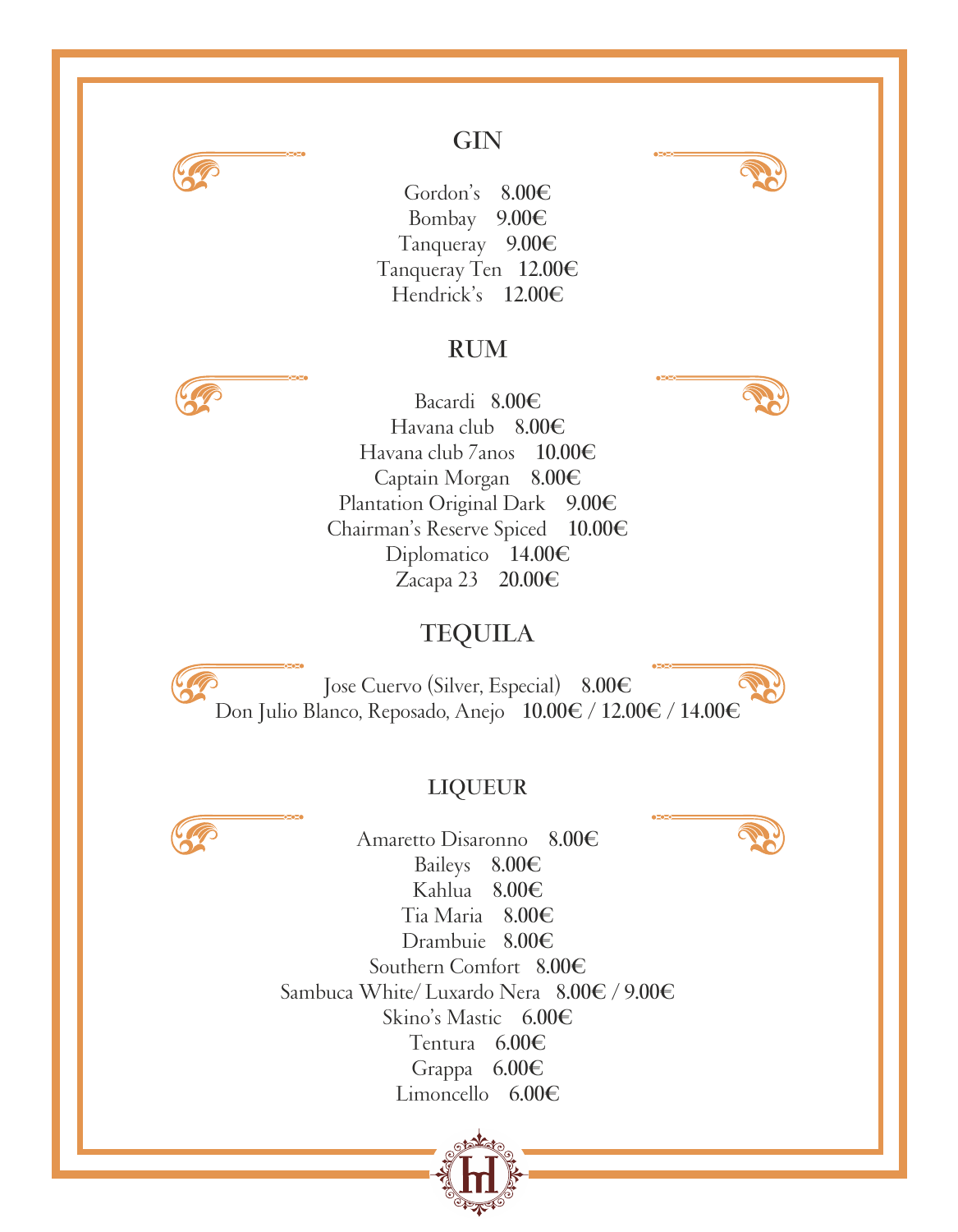### **COGNAC – BRANDY**



Metaxa 5\* **8.00€** Metaxa 7\* **9.00€** Metaxa 12\* **12.00€** Metaxa Private Reserve **20.00€** Remy Martin V.S.O.P. **14.00€** Hennessy Fine De Cognac **14.00€** Courvoisier V.S. **10.00€** Courvoisier V.S.O.P. **14.00€**

#### **VERMOUTH & APERITIVO**



Campari **8.00€** Aperol **7.00€** Martini Bianco, Extra Dry, Rosato **7.00€** Jägermeister **8.00€** Pimms No1

Add a mixer to create your Long Drink Your choice of: Coca Cola, Coca cola zero, Sprite, Soda, Tonic, Orange Juice, Lemon Juice, Cranberry Juice, Fresh Orange Juice **1.00€** Three Cents **2.00€**



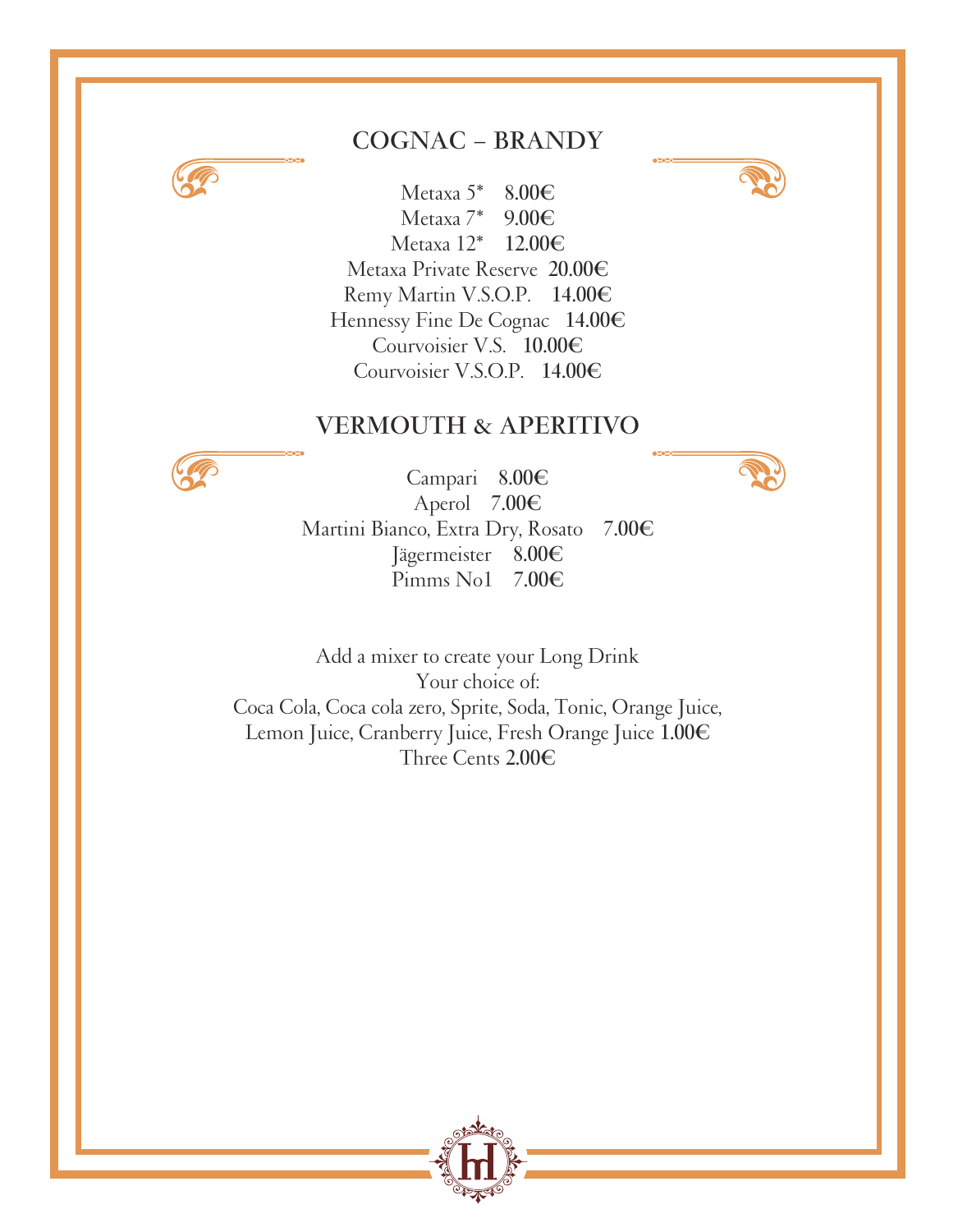

#### **GIN COCKTAILS**

**Mystras Gimlet 10.00€** Gin, fresh lime juice, cucumber syrup **Bubble Gum Kiss 10.00€** Gin, fresh lime juice, lychee puree, bubble gum syrup **South For The Summer 10.00€** Gin, pomegranate juice, pineapple puree **Ginger Pleasure 10.00€** Gin, fresh lime juice, simple syrup, ginger beer **Negroni 10.00€** Gin, Campari, Martini Rosato

#### **RUM COCKTAILS**



**Mojito 10.00€** Rum, lime, simple syrup, mint leaves, soda water **Mai Tai 10.00€** Rum, fresh lime juice, orgeat syrup, Cointreau, pineapple juice, bitters **Original Zombie 11.00€** Rum, fresh lime juice, passion puree, pineapple juice, orange juice, apricot liqueur, grenadine, bitters **Monkey Funky 10.00€** Rum, fresh lime juice, passion puree, ginger syrup **Sweet and Spicy Dream 10.00€** Spiced Rum, peach puree, fresh lime juice, hibiscus syrup

**Blue Spiced Apple 10.00€**

Spiced rum, Amaretto, fresh lime juice, apple juice, blue curacao

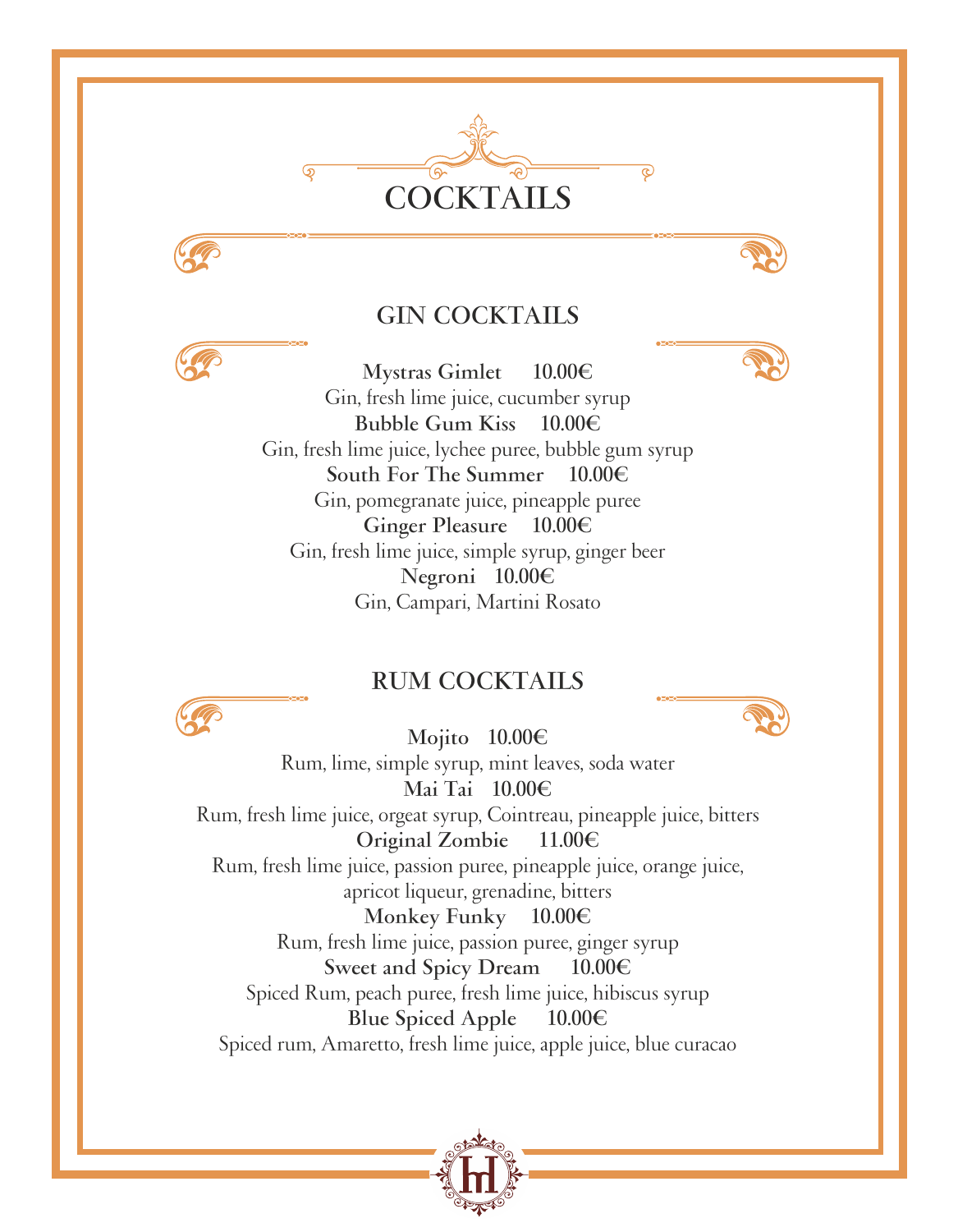#### **VODKA COCKTAILS**



**Superstar 10.00€**



Vodka, fresh lime juice, passion puree, vanilla syrup **Long Island Spiced Tea 10.00€** Vodka, spiced rum, gin, white tequila, Cointreau, fresh lime juice, coca cola **Mystra's Breeze 10.00€** Vodka, fresh lime juice, watermelon puree, simple syrup **Pineapple Heaven 10.00€** Vodka, fresh lime juice, pineapple puree, caramel syrup, ginger syrup, cinnamon syrup **Cosmopolitan 10.00€** Vodka, Cointreau, fresh lime juice, cranberry **Apple Martini 10.00€** Vodka, fresh lime juice, apple syrup, apple liqueur

#### **TEQUILA COCKTAILS**

**Paloma 10.00€**



Tequila, fresh lime juice, pink grapefruit **Viva la Mango 10.00€** Tequila, fresh lime juice, mango puree, Cointreau, ginger syrup **Watermelon Margarita 10.00€** Tequila, fresh lime juice, simple syrup, watermelon puree **Sunny Margarita 10.00€** White Tequila, fresh lime juice, cucumber syrup, basil syrup, ginger syrup **El Diablo 10.00€** Tequila, fresh lime juice, crème de cassis, ginger beer

# **APERITIF COCKTAILS**



**Aperol Spritz 10.00€** Aperol, prosecco, soda water **Queen's Aperol 10.00€** Aperol, strawberry, prosecco, pink grapefruit **Greek Desire 9.00€** Tsipouro, Mastiha, lemon juice, simple syrup

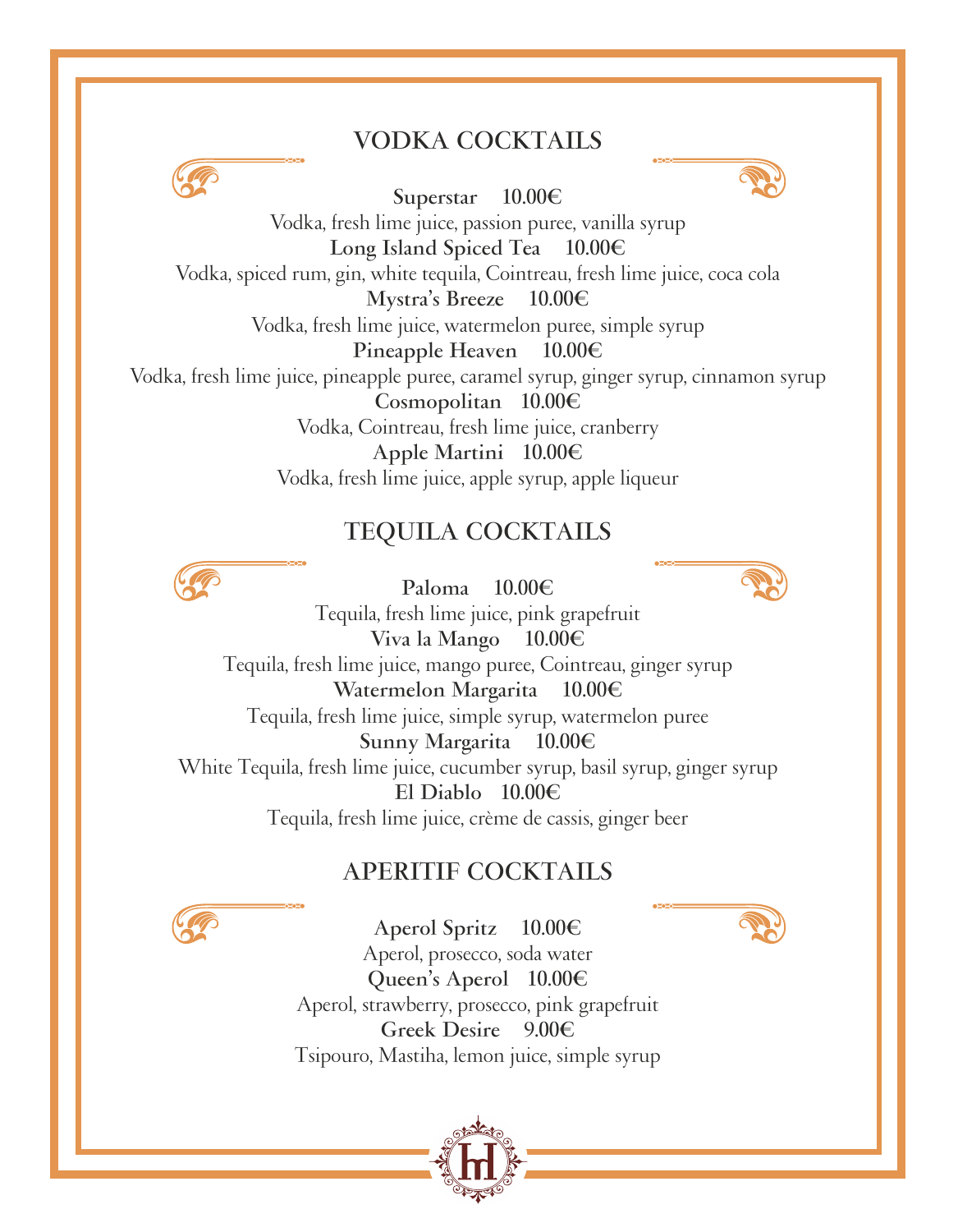# **ΟΡΕΚΤΙΚΑ / APPETIZERS**



G-F / V Ρεβυθοκροκέτες µε ντιπ ταχίνι Chickpea croquettes with tahini dip **7.00€**



\*\*\* Παναρισµένες γεµιστές πιπεριές χαλαπένιος µε τσένταρ και δροσερή µους γιαουρτιού Breaded stuffed jalapenos peppers with cheddar and fresh yogurt mousse

> **12.00€** \*\*\*

Κατσικίσιο τυρί πανέ µε panko και µαρµελάδα τοµάτας Coated goat cheese with panko and tomato marmalade **9.50€**

\*\*\*

Κοτόπουλο πανέ µε BBQ σως, συνοδευόµενο από πατάτες wedges Breaded chicken with BBQ sauce, accompanied with potato wedges

**8.00€** \*\*\*

 Τυλιχτή γραβιέρα µε τραγανό φύλλο spring rolls, σπασµένο παστέλι και τσιπουρόµελο Graviera cheese wrapped in crispy spring rolls phyllo, crumbs of sesame bar, glazed with tsipouro-honey dressing

**7.00€**

\*\*\*

 Κολοκυθοκεφτέδες µε ντιπάκι γιαουρτιού και δυόσµο Zucchini meatballs with yogurt dip and spearmint **6.00€**

Μπρουσκέτα χαρουπιού µε καλαµάρι, ταραµά και µεσογειακά αρώµατα Carob bruschetta with calamari, tarama and Mediterranean aromas

\*\*\*

#### **14.50€** \*\*\*

Τηγανόψωµο µε γραβιέρα, τοµατίνια και φρέσκια ρίγανη Fried dough bread with graviera cheese, cherry tomatoes and fresh oregano **6.00€**

\*\*\*

Τηγανόψωµο µε µέλι και καβουρδισµένο σουσάµι Fried dough bread with honey and roasted sesame **5.50€**

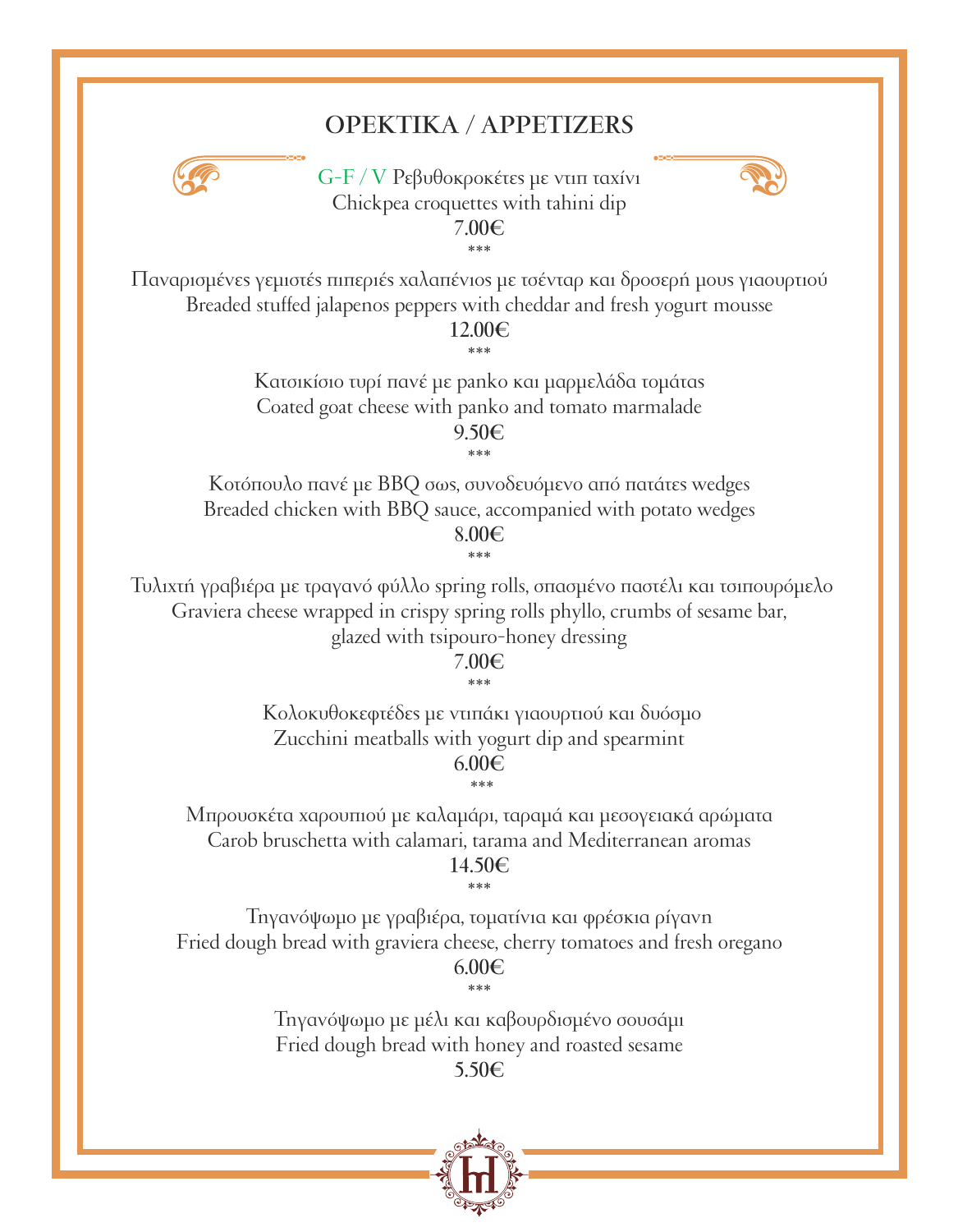# **ΣΑΛΑΤΕΣ / SALADS**



#### **Καπρέζε / Caprese**



Τοµατίνια, πέρλες µοτσαρέλας, βασιλικό και baby φύλλα Cherry tomatoes, mozzarella pearls, basil and baby leaves **12.00€**

\*\*\*

#### **G-F Μυστράς / Mystras**

Πολύχρωµη µε καβουρδισµένο κουκουνάρι, σταφίδες, τσιπς πορτοκαλιού, ψητό µανούρι και βινεγκρέτ πετιµέζι Mixed salad with raisins, roasted pine nuts, orange chips, grilled manouri cheese and Pezyme vinaigrette **11.00€**

\*\*\*

#### **Ελληνική / Greek**

Tοµάτα, αγγούρι, ζουλιέν πιπεριές, κρεµµύδι, παξιµάδια χαρουπιού, ελιές, τριµµένη φέτα και έξτρα παρθένο ελαιόλαδο Πετρίνας Tomato, cucumber, julienne peppers, onion, carob rusks, olives, grated feta cheese and extra virgin olive oil of Petrina **10.00€**

\*\*\*

#### **V/ G-F Πανδαισία / Panache**

Άισµπερκ, πολύχρωµη λόλα, baby φύλλα, γρέζια βίγκαν τυριού, καραµελωµένα φυστίκια και ντρέσινγκ ροδιού Iceberg, curly lettuce, baby leaves, vegan cheese shaves, caramelized peanuts and pomegranate dressing

**9.50€** \*\*\*

#### **Μανιάτικη / Maniatiki**

 Καπνιστό σύγκλινο Μάνης, πορτοκάλι, λαλάγγια, φρέσκα σαλατικά και ελαιόλαδο αρωµατισµένο µε πορτοκάλι Smoked pork, orange, fried dough strips, baby leaves and extra virgin olive oil,

infused with orange flavor

**11.00€**

\*\*\*

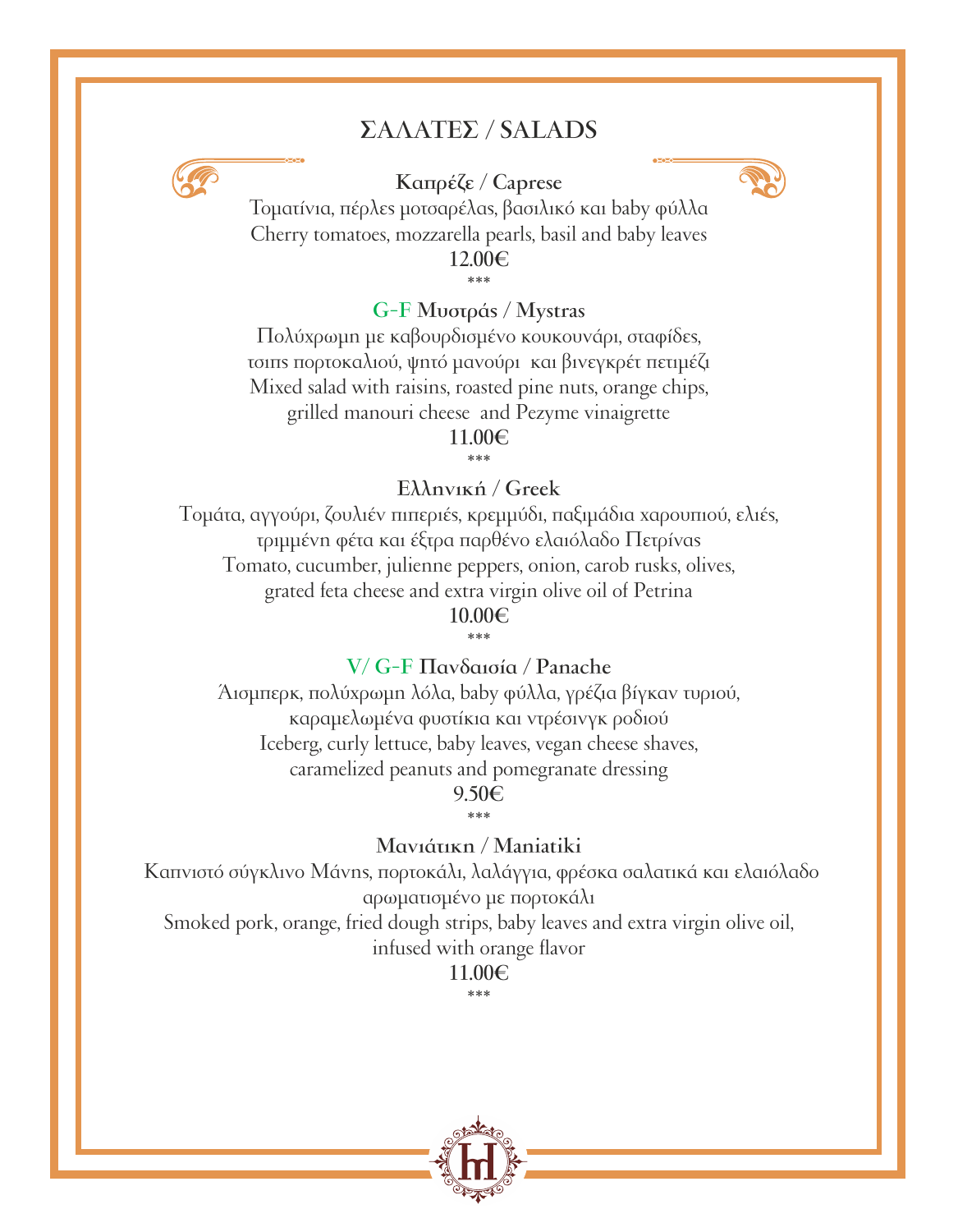## **ΣΝΑΚ / SNACK**



Τριώροφο τοστ µε ζαµπόν ή γαλοπούλα, συνοδευόµενο από πατάτες wedges Triple decker toast with ham and cheese, or smoked turkey and cheese, accompanied with potato wedges

**6.00€**

\*\*\* Τριώροφο τοστ µε vegan τυρί, συνοδευόµενο από πατάτες wedges Triple decker toast with vegan cheese, accompanied with potato wedges **4.50€**

Κλαµπ µε τυρί, καπνιστό χοιρινό, µαρούλι, τοµάτα και ντρέσινγκ µπέικον Club sandwich with gouda cheese, smoked pork, lettuce, tomato and bacon dressing **9.50€**

\*\*\*

\*\*\*

Καπνιστά χοιρινά σκαλοπίνια µε πολύχρωµη σαλάτα, αρώµατα εσπεριδοειδών και ντιπάκι µουστάρδας µε µέλι

Smoked pork medallions, with a colorful salad, citrus aromas and honey-mustard dip **11.50€**

\*\*\*

Καπνιστή πέστροφα Ταϋγέτου µε δροσερή σαλάτα, φάβα και ψητά τοµατίνια Local smoked trout with fresh salad, fava spead and grilled cherry tomatoes **13.00€**

\*\*\*

Κροκέτες «Μπουζοπούλα»

Συνοδεύεται µε baby φύλλα και ντιπάκι µουστάρδας Crispy pork croquettes, accompanied with baby leaves and mustard dressing **10.50€** \*\*\*

Καπνιστός σολοµός Ταϋγέτου µε baby φύλλα και φύτρες πράσου Local smoked salmon with baby leaves and leek sprouts

**14.00€** \*\*\*

Χταπόδι καρπάτσιο µε χρωµατιστά τοµατίνια, ελιές, κρεµµυδάκι χλωρό και φρέσκα αρωµατικά βότανα Octopus carpaccio, with colorful cherry tomatoes, olives, green onion and fresh aromatic herbs

**15.00€**

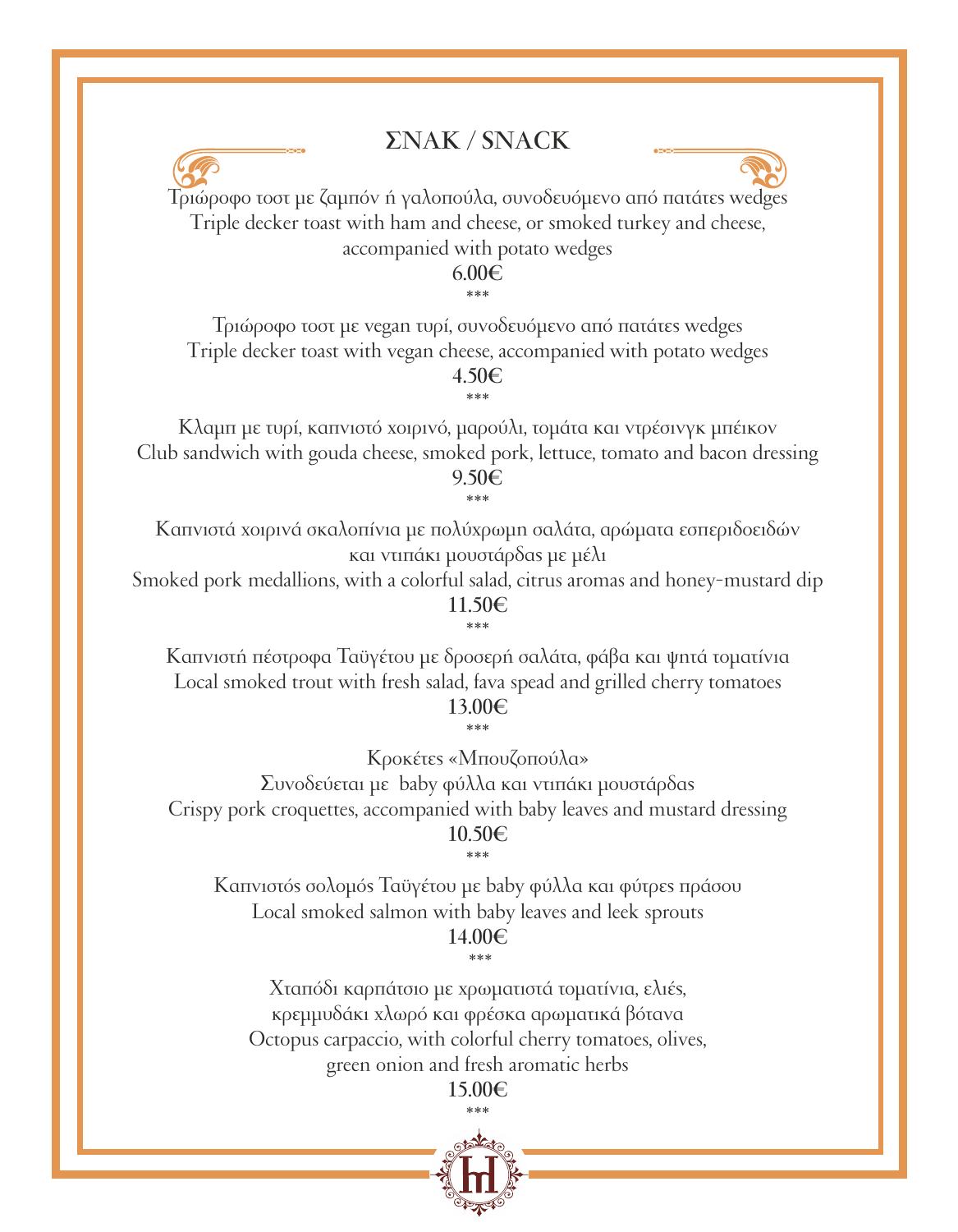Μοσχαρίσιο µπέργκερ σε µπριός, αρωµατισµένο µε κουρκουµά Άισµπερκ, µπέικον, τσένταρ, τοµάτα, καραµελωµένο κρεµµύδι και µαγιονέζα, συνοδευόµενο από πατάτες wedges Beef burger in brioche, flavored with turmeric Ιceberg, bacon, cheddar, tomato, caramelized onion and mayonnaise, accompanied with potato wedges

#### **15.50€**

\*\*\*

 Vegan µπέργκερ µε µπιφτέκι κινόας και λαχανικών, χωριάτικο ψωµάκι, νηστίσιµο τυρί, τοµάτα, ρόκα και µαγιονέζα Βίγκαν, συνοδευόµενο από πατάτες wedges Vegan burger with quinoa and vegetable burger, country bread, fasting cheese, tomato, arugula and vegan mayonnaise, accompanied with potato wedges

**12.00€** \*\*\*

Σπαγγέτι Μπολονέζ / Spaghetti Bolognaise **12.50€** Σπαγγέτι Ναπολιτέν / Spaghetti Napoli **9.00€** \*\*\*

Σπαγγέτι aglio e olio µε τοµατίνια Spaghetti aglio e olio with cherry tomatoes **8.50€**

\*\*\*

«Γκόγκες» τσουχτές, τοπικό φρέσκο ζυµαρικό µε αιγοπρόβειο βούτυρο και καβουρδισµένη τοπική µυζήθρα "Goges" fresh local pasta with sheep butter and roasted local "mizithra" cheese **12.50€**

\*\*\*

Πίτσα Μαργαρίτα\* Pizza Margherita\* **12.00€**

Κρέπες αλµυρές / Salty Crepes\* **4.00€**

\* Δηµιουργήστε αλµυρούς συνδυασµούς µε: γκούντα, ζαµπόν, καπνιστό φιλέτο γαλοπούλας, µπέικον, τοµάτα, πιπεριές, µανιτάρι, τοµάτα, ελιές, µε **1.00€**/επιλογή \*Create your salty combination with gouda, ham, smoked turkey fillet, bacon, tomato, green pepper, mushroom, tomato, black olives, with **1.00€**/choice

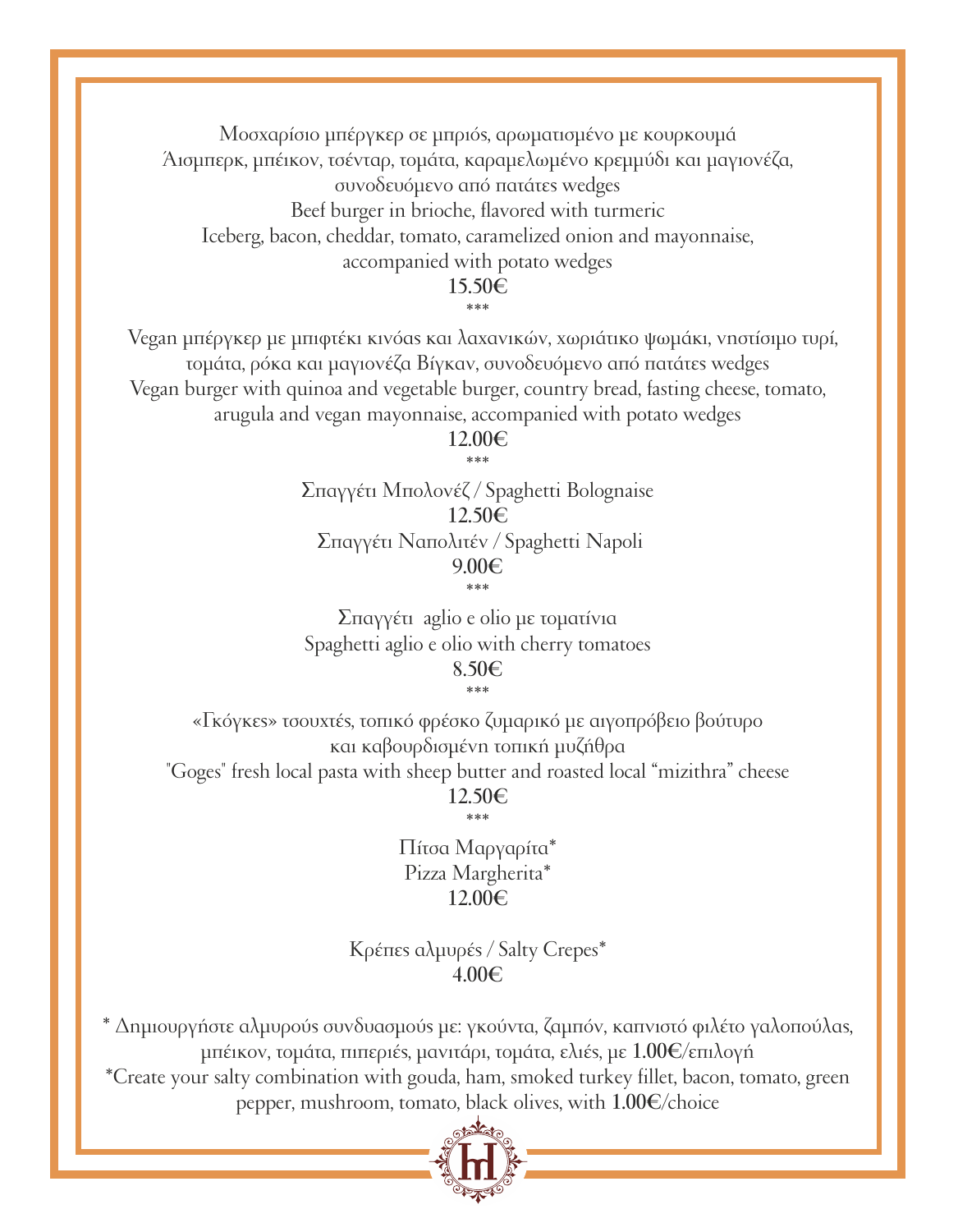# **ΓΛΥΚΑ / DESSERTS**



Πορτοκαλόπιτα µε παγωτό καϊµάκι Orange pie with "kaimaki" ice cream **6.50€** \*\*\*

Καρυδόπιτα µε σιρόπι σοκολάτας και παγωτό βανίλια Walnut pie with chocolate syrup and vanilla ice cream **6.00€**

\*\*\*

Σοκολατόπιτα µε παγωτό και φρέσκια φράουλα Chocolate pie with ice cream and fresh strawberry

> **6.50€** \*\*\*

Κρέπες Γλυκές\* Sweet Crepes\* **4.00€** \*\*\*

G-F Παγωτά / Ice-cream / Sorbet 1 µπάλα / 1 scoop **2.50€** \*\*\*

G-F Φρέσκα φρούτα ή φρουτοσαλάτα Fresh fruit platter or fruit salad **6.00€ / 5.50€** \*\*\*

Γλυκά Ηµέρας\* Dessert of the day\* **5.50€ - 7.50€** \*\*\*

Πάνκεικ\* Pancakes\* **4.00€** \*\*\*

Bάφλες\* Waffles\* **4.00€** \*\*\*

\* Προσθέστε υλικά της επιλογής σας : µαύρη ή λευκή πραλίνα, µέλι, µπισκότο, Oreo, φουντούκι **+1.00€**/ υλικό Σιρόπι επιλογής σας (σοκολάτας, φράουλας, βύσσινο, toffee, σφένδαµο) µε **0.50€**/επιλογή

\*Add toppings: white praline, praline, honey, biscuit, Oreo, whipped cream, hazelnut **+1.00€**/topping Syrup of your choice (chocolate, strawberry, sour-cherry, toffee, maple) for **0.50€**/choice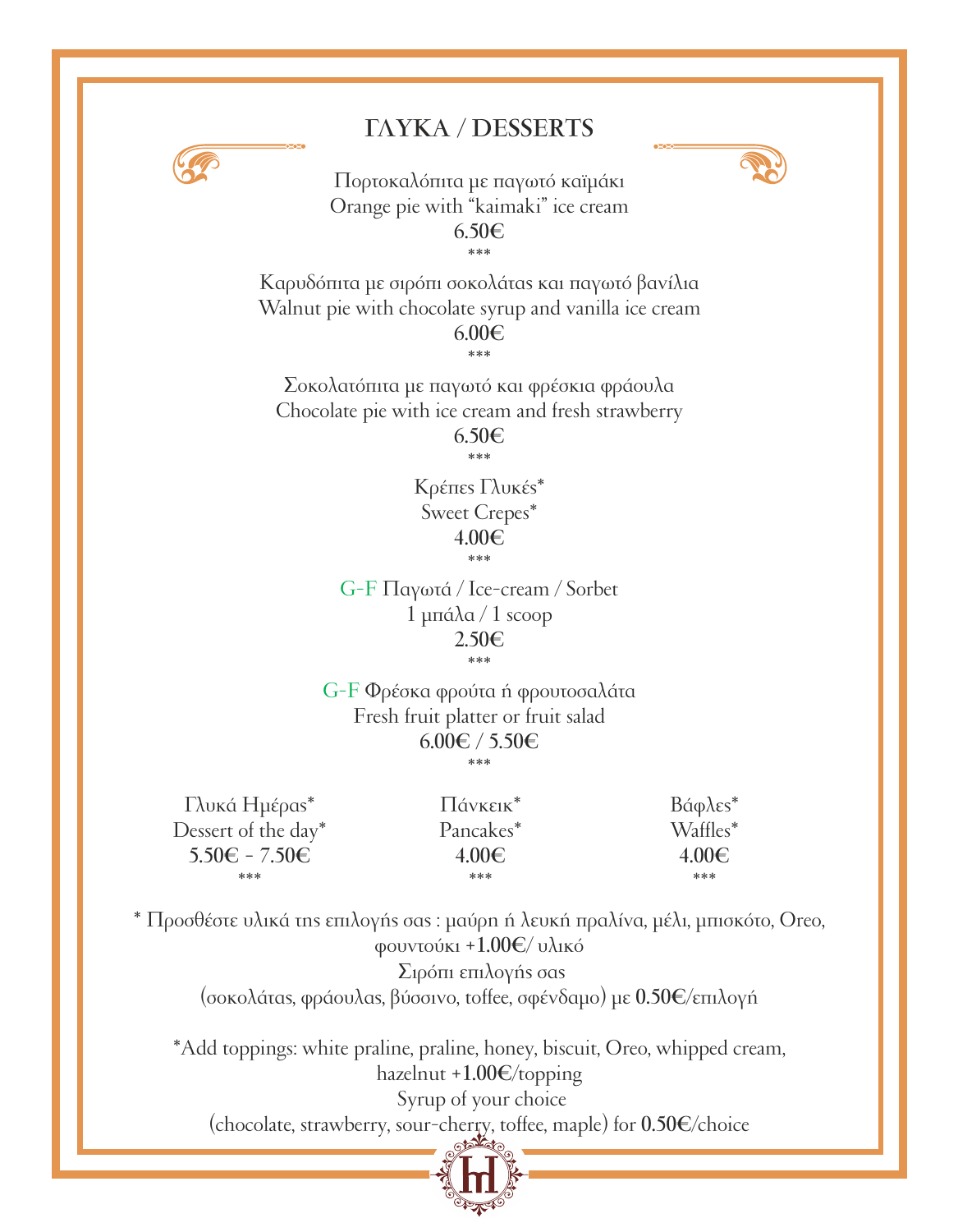# **ΠΟΙΚΙΛΙΕΣ / ASSORTMENTS**





**Ποικιλία Ελληνικών και Ξένων τυριών**  (γραβιέρα, καπνιστό τυρί, µπλε τυρί Δανίας, παρµεζάνα και µανούρι )

Συνοδεύονται µε σπιτική µαρµελάδα, αποξηραµένα φρούτα και κριτσίνια

Local and imported cheese assortment (graviera, smoked cheese, creamy Danish blue, parmesan and manouri cheese) acoompanied with dried-fruits, marmalade and breadsticks **13.50€** \*\*\*

#### **Ποικιλία Ελληνικών και Ξένων αλλαντικών**

(σύγκλινο Μάνης, καπνιστό χοιρινό Σπάρτης, προσιούτο χοιρινό, καπνιστή γαλοπούλα, µοσχαρίσιο σαλάµι µε καραµελωµένο µπούκοβο), συνοδευόµενο από σπιτική µαρµελάδα και κριτσίνια

Local and imported cold cuts assortment (local smoked pork, pork prosciutto, roasted turkey fillet, spicy beef salami with pepper crust, pork salami) accompanied with stuffed peppers, marmalade and breadsticks **15.00€**

Παρακαλώ ενηµερώστε µας για τυχόν αλλεργίες Please inform us for any allergies known to you Χρησιµοποιούµε µόνο Ε.Π.Ελαιόλαδο Πετρίνας We use only Local E.V.Olive oil Στις φριτέζες χρησιµοποιούµε υψηλής ποιότητας ηλιέλαιο At deep fryers we use high quality sunflower oil Τα θαλασσινά µας είναι προϊόντα υψηλής ποιότητας & βαθιάς κατάψυξης Our seafood are high-quality deep-frozen products